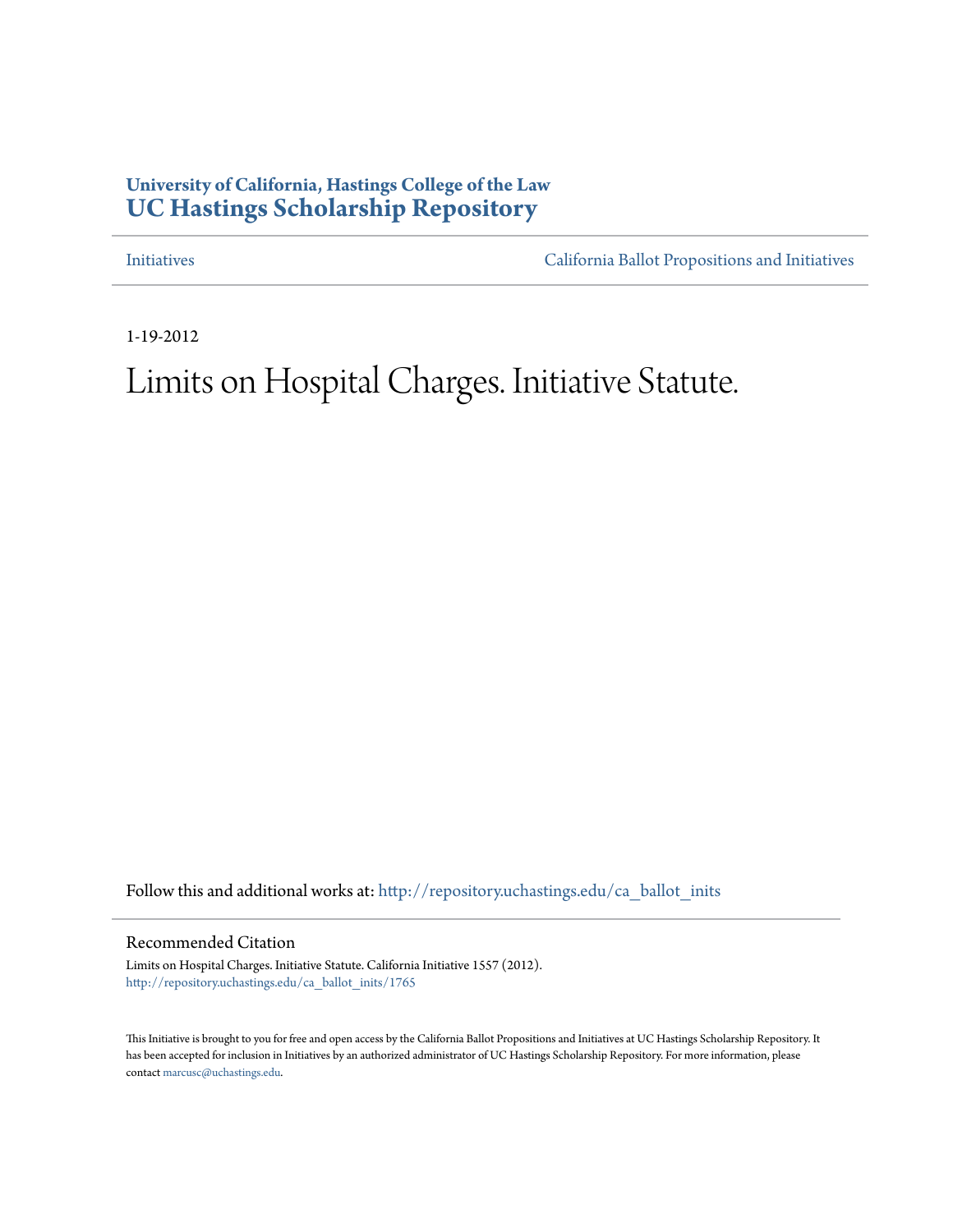

**DEBRA BOWEN** I SECRETARY OF STATE STATE OF CALIFORNIA | ELECTIONS **l500 nth Street, sth Floor ISacramento. CA 9S8141Tel (916) 657-21661Fax (916) 6S3-:3214 lwww.sos.ca.gov** 

May 11, 2012

County Clerk/Registrar of Voters (CC/ROV) Memorandum #12155

| TO: | All County Clerks/Registrars of Voters and Proponents |
|-----|-------------------------------------------------------|
|     |                                                       |

| <b>FROM:</b> |                                                    |  |
|--------------|----------------------------------------------------|--|
|              | Katherine Montgomery<br>Initiative Program Manager |  |

RE: Initiative: Failure of #1557, Related to Healthcare

Pursuant to Elections Code section 9030(b), you are hereby notified that the total number of signatures for the hereinafter named initiative statute filed with all county elections officials is less than 100 percent of the number of qualified voters required to find the petition sufficient; therefore, the petition has failed,

TITLE: LIMITS ON HOSPITAL CHARGES. INITIATIVE STATUTE.

SUMMARY DATE: January 19, 2012

PROPONENTS: Fabunimi Sands and Tina McClain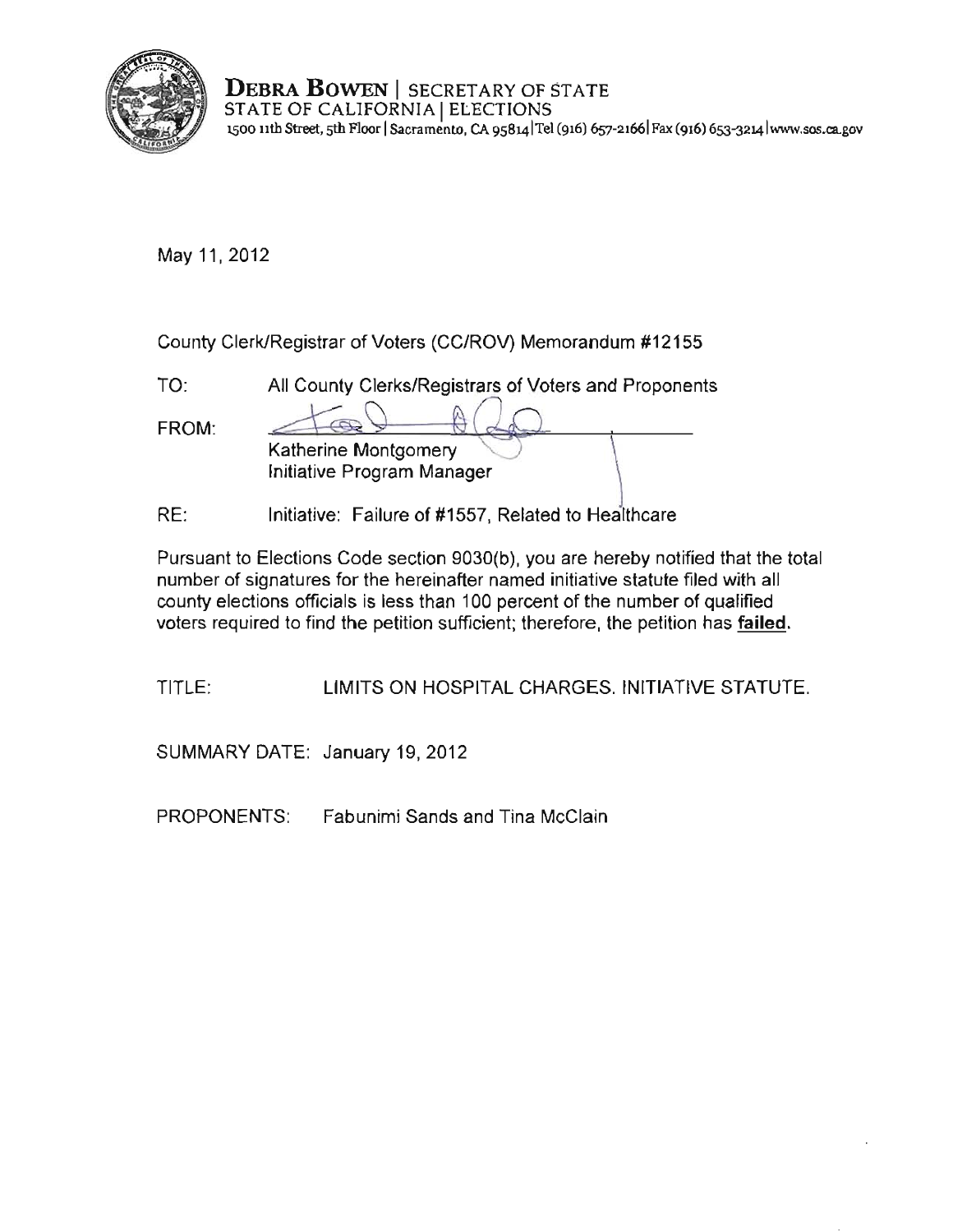

**DEBRA BOWEN** I SECRETARY OF STATE STATE OF CALIFORNIA | ELECTIONS **1500 11th Street, 5th HOOT ISacramento. CA 9s8141Tei (916) 657-21661 Fax (916) 653-:3214lwww.sos.ca.gov** 

January 20, 2012

County Clerk/Registrar of Voters (CC/ROV) Memorandum #12034

| TO:   | All County Clerks/Registrars of Voters and Proponents |
|-------|-------------------------------------------------------|
| FROM: | Pascua<br>Program Manager                             |

RE: Initiative: 1557, Related to Healthcare

Pursuant to Elections Code section 9004 (c), we transmit herewith a copy of the Title and Summary prepared by the Attorney General on a proposed initiative measure entitled:

# LIMITS **ON** HOSPITAL CHARGES. INITIATIVE STATUTE.

The proponents of the above-named measure are:

Fabunimi Sands Tina McClain c/o Lance Olson Olson, Hagel & Fishburn **LLP**  555 Capitol Mall, Suite 1425 Sacramento, CA 95814

(916) 442-2952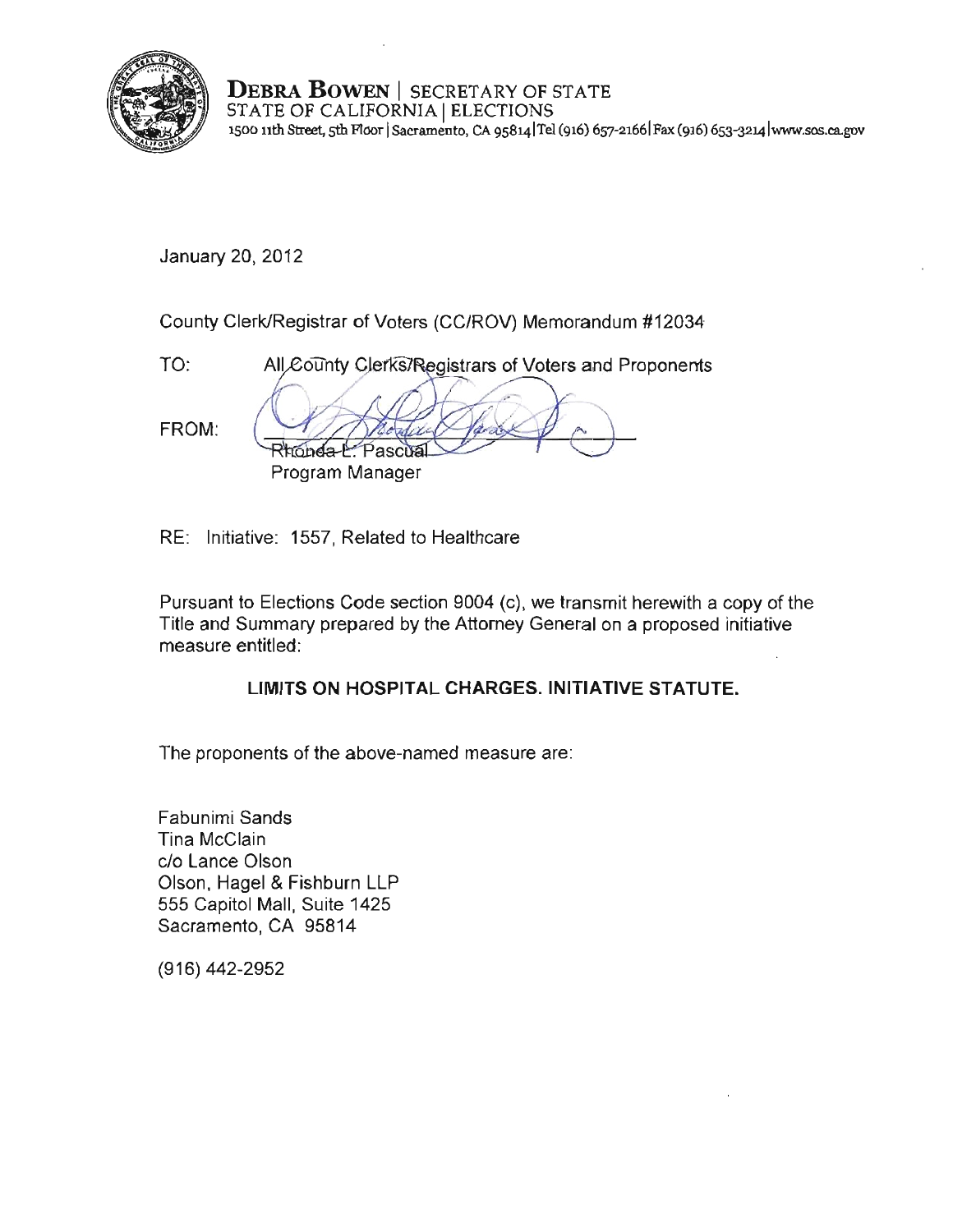## **#1557**

# **LIMITS ON HOSPITAL CHARGES. INITIATIVE STATUTE.**

# **CIRCULATING AND FILING SCHEDULE**

| 1. |                            | California Constitution, Article II, Section 8(b)                                                                                                                                                                                                                                                                 |  |
|----|----------------------------|-------------------------------------------------------------------------------------------------------------------------------------------------------------------------------------------------------------------------------------------------------------------------------------------------------------------|--|
| 2. |                            |                                                                                                                                                                                                                                                                                                                   |  |
| 3. | <b>Petitions Sections:</b> |                                                                                                                                                                                                                                                                                                                   |  |
|    |                            | a. First day Proponent can circulate Sections for                                                                                                                                                                                                                                                                 |  |
|    |                            | b. Last day Proponent can circulate and file with the county.<br>All sections are to be filed at the same time within each                                                                                                                                                                                        |  |
|    |                            | c. Last day for county to determine total number of<br>signatures affixed to petitions and to transmit total<br>to the Secretary of State (Elections Code § 9030(b))Thursday, 06/28/12                                                                                                                            |  |
|    |                            | (If the Proponent files the petition with the county on a date prior to<br>06/18/12, the county has eight working days from the filing of the petition<br>to determine the total number of signatures affixed to the petition and to<br>transmit the total to the Secretary of State) (Elections Code § 9030(b).) |  |
|    |                            | d. Secretary of State determines whether the total number<br>of signatures filed with all county clerks/registrars of<br>voters meets the minimum number of required signatures                                                                                                                                   |  |
|    |                            | e. Last day for county to determine total number of qualified<br>voters who signed the petition, and to transmit certificate<br>with a blank copy of the petition to the Secretary of State                                                                                                                       |  |

<sup>\*</sup> Date adjusted for official deadline, which falls on a weekend (Elec. Code § 15).

**<sup>\*\*</sup> Date varies based on the date of county receipt.**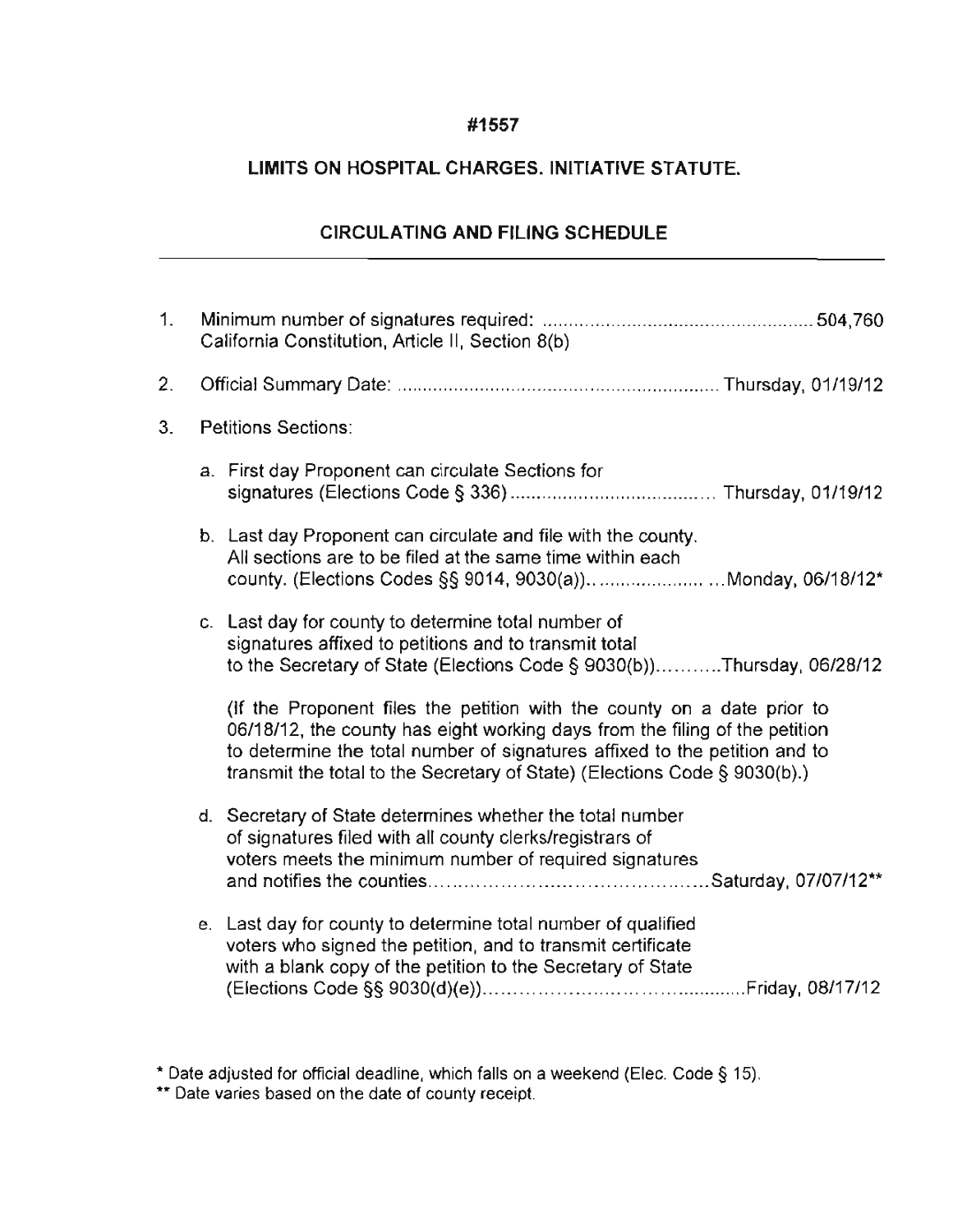(If the Secretary of State notifies the county to determine the number of qualified voters who signed the petition on a date other than *07107/12,* the last day is no later than the thirtieth working day after the county's receipt of notification). (Elections Code §§ 9030(d)(e).)

- f. If the signature count is more than 555,236 or less than 479,522 then the Secretary of State certifies the petition as qualified or failed, and notifies the counties. If the signature count is between 479,522 and 555,236 inclusive, then the Secretary of State notifies the counties using the random sampling technique to determine the validity of **all**  signatures (EC §9030(f)(g); 9031 (a)) .................................. Monday, *08/27112'*
- g. Last day for county to determine actual number of all qualified voters who signed the petition, and to transmit certificate with a blank copy of the petition to the Secretary of State. (Elections Code §§ 9031 (b)(c)) ........................................... Thursday, 10111112

(If the Secretary of State notifies the county to detenmine the number of qualified voters who have signed the petition on a date other than *08/27112,* the last day is no later than the thirtieth working day after the county's receipt of notification.) (Elections Code §§ 9031 (b)(c).)

h. Secretary of State certifies whether the petition has been signed by the number of qualified voters required to declare the petition sufficient (Elections Code §§ 9031(d), 9033)....Monday, 10/15/12\*

**<sup>\*</sup>Oate varies based on the date of county receipt.**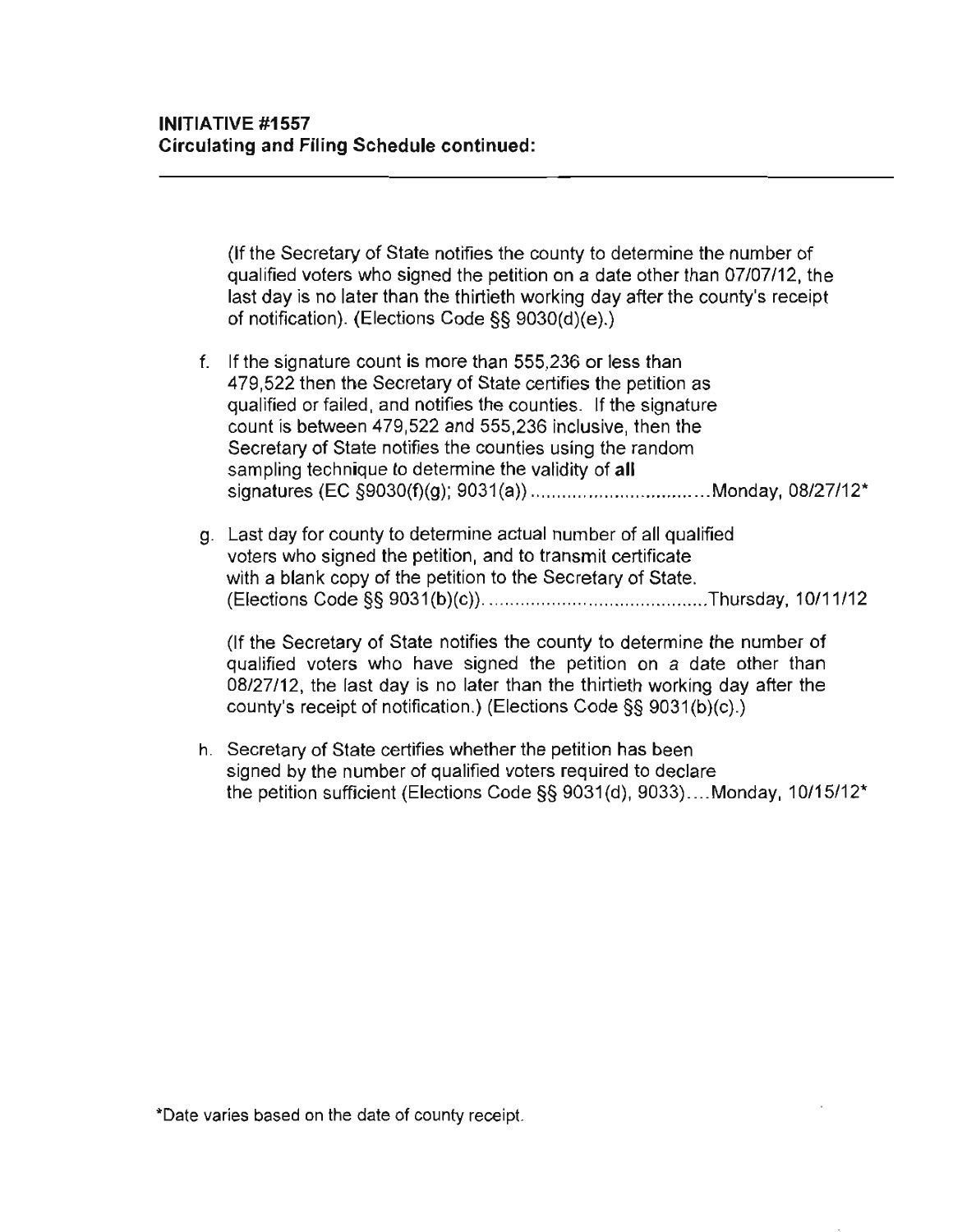- California law prohibits the use of signatures, names and addresses gathered on initiative petitions for any purpose other than to qualify the initiative measure for the ballot. This means that the petitions cannot be used to create or add to mailing lists or similar lists for any purpose, including fundraising or requests for support. Any such misuses constitutes a crime under California law. Elections Code § 18650; Bilofsky v. Deukmejian (1981) 124 Cal.App.3d 825, 177 Cal.Rptr. 621; 63 Ops.CaI.Atty.Gen. 37 (1980).
- Please refer to Elections Code §§ 100, 101, 104, 9008, 9009, 9013, 9021, and 9022 for appropriate format and type consideration in printing, typing and otherwise preparing your initiative petition for circulation and signatures. Please send a copy of the petition after you have it printed. This copy is not for our review or approval, but to supplement our file.
- **Your attention is directed to the campaign disclosure requirements of the Political Reform Act of 1974,** Government Code section 81000 et seq.
- When writing or calling state or county elections officials, provide the official title of the initiative which was prepared by the Attorney General. Use of this title will assist elections officials in referencing the proper file.
- When a petition is presented to the county elections official for filing by someone other than the proponent, the required authorization shall include the name or names of the persons filing the petition.
- When filing the petition with the county elections official, please provide a blank petition for elections official use.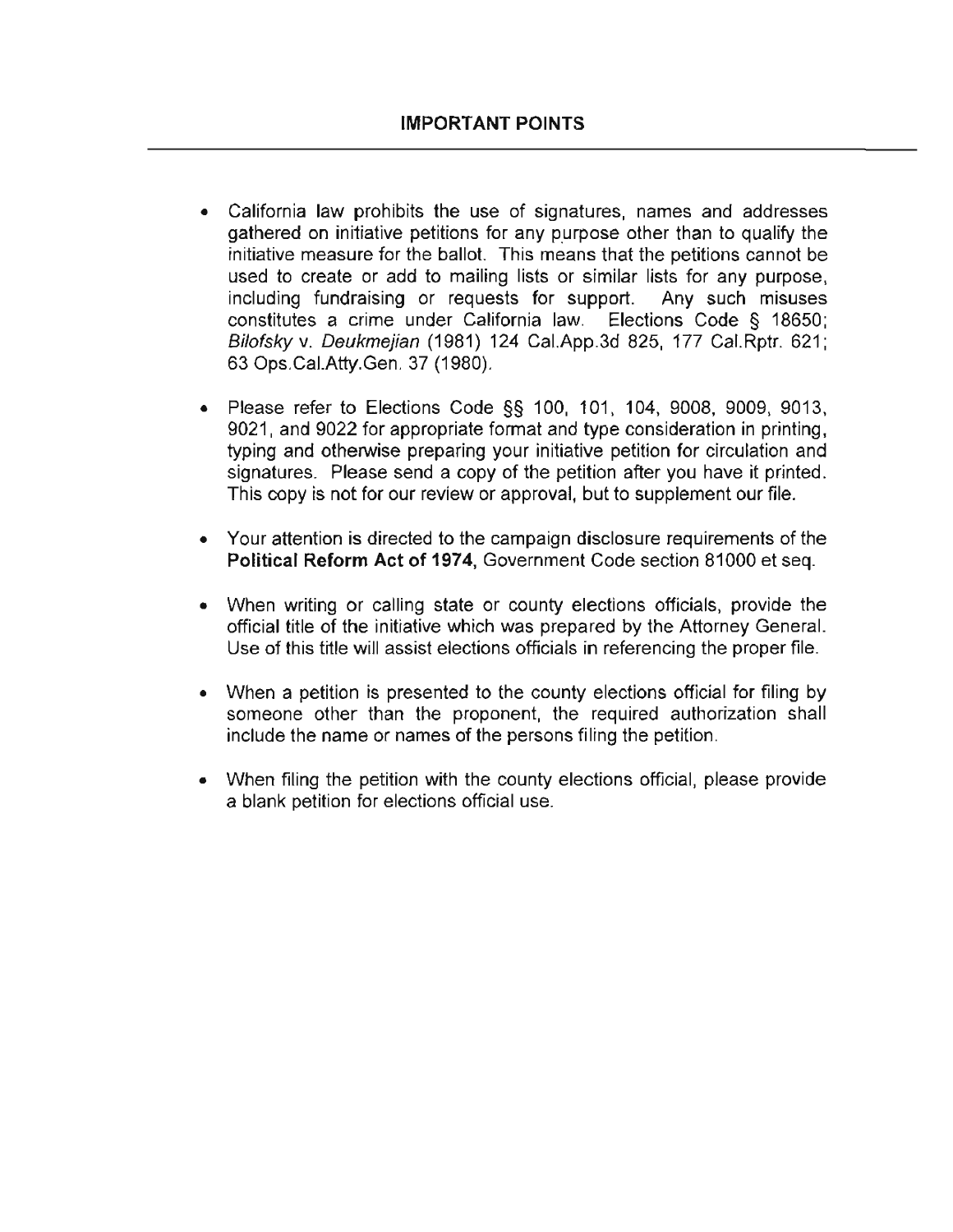

#### **KAMALA D. HARRIS** State of California *<i>DEPARTMENT OF JUSTICE*

**1300 I STREET, SUITE 125**  P.O. **BOX 944255 SACRAMENTo, tA** *94244-2550* 

!91j **Public: 445-9555 Telephone: 91 445-4752 Facsimile: 916 324-8835**  E-Mail: Ashley.Johansson@doj.ca.gov

January 19,2012

Secretary of State **Office of the Secretary of State** 1500 IIth Street, 5th Floor . Sacramento, CA 95814

**Attention: Ms. Katherine Montgomery Elections .Analyst** 

**FILED**  In the office of the Secretary of State<br>In the office of the Secretary of State<br>of the State of California  $-40$ Secretary of State owen Aculto **Secretary of State** 

**Dear Secretary Bowen:** 

**Pursuant to Elections Code section 9004, you are hereby notified that on this day we sent our title and summary for the following proposed initiative to the proponent:** 

11-0082, "Fair Healthcare Pricing Act of 2012"

**A copy ofthat title and 'summary and text ofthe proposed initiative is enclosed. Please**  contact me if you have questions. Thank you.

~~ JOHANSSON

ASHLEY JOHANSSON **Initiative Coordinator** 

For KAMALAD. HARRIS **Attorney General** 

cc: Lance H. Olson, Olson Hagel & Fishburn LLP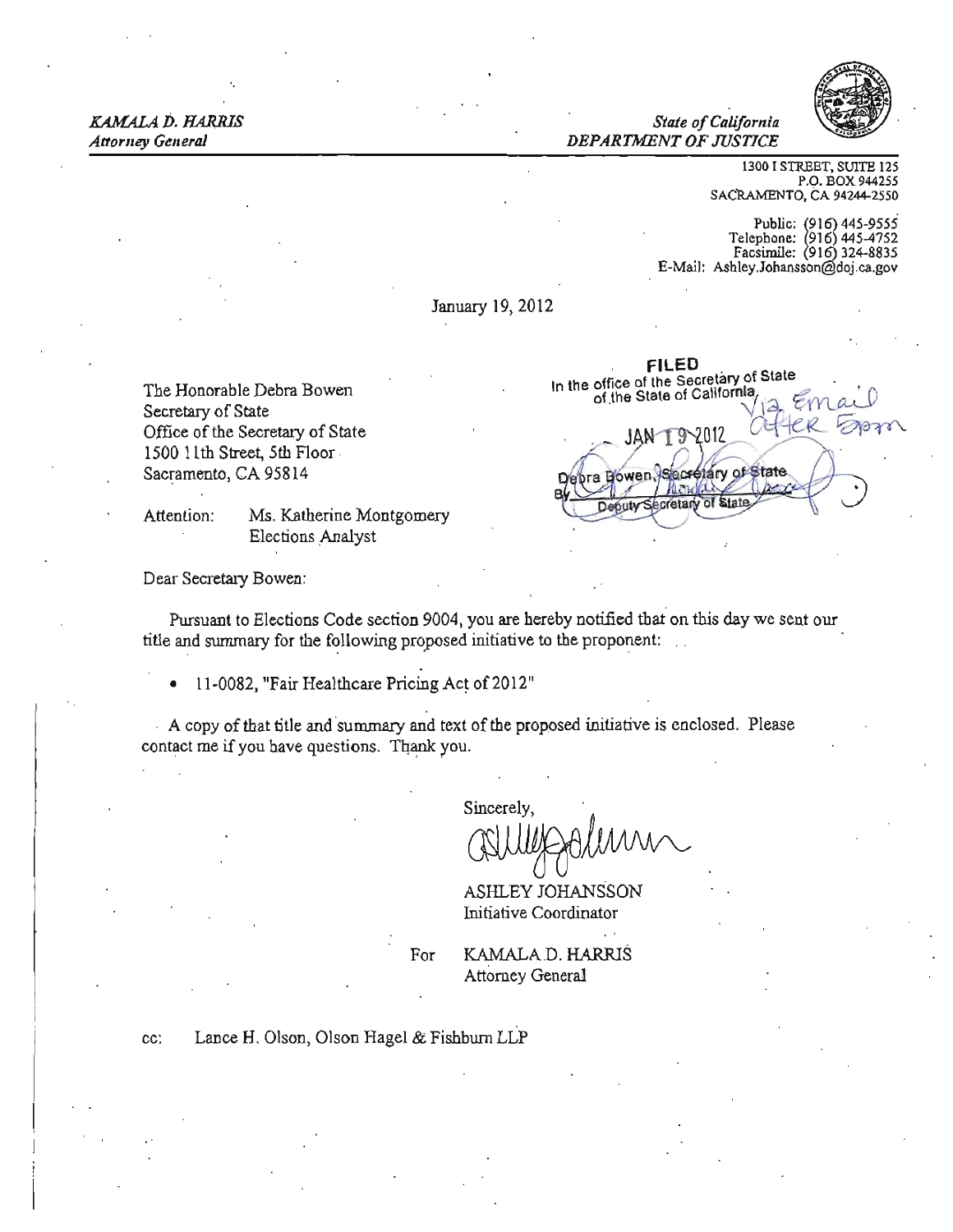The Attorney General of California has prepared the following title and summary of the chief purpose and points of the proposed measure:

LIMITS ON HOSPITAL CHARGES. INITIATIVE STATUTE. Limits hospital charges to 125 percent of hospital's good faith reasonable estimate of actual cost of service or item provided. Requires hospitals to give refunds when total charges for the year exceed 125 percent of total patient care expenses. Adjusts charge limits as needed to account for hospital's losses from treating uninsured and fow-income patients. Requires hospitals to provide new annual patient care expense and revenue reports. Exempts children's hospitals, public hospitals, certain hospitals operated by health care plan'providers, and certain nonprofit hospitals considered part of safety-net health system. Authorizes penalties for non-compliance. Fiscal impact: It is the opinion of the Legislative Analyst and Director of Finance that the measure could result in a substantial net change in state or local finances if adopted, given the magnitude of the changes proposed in this measure.  $(11-0082.)$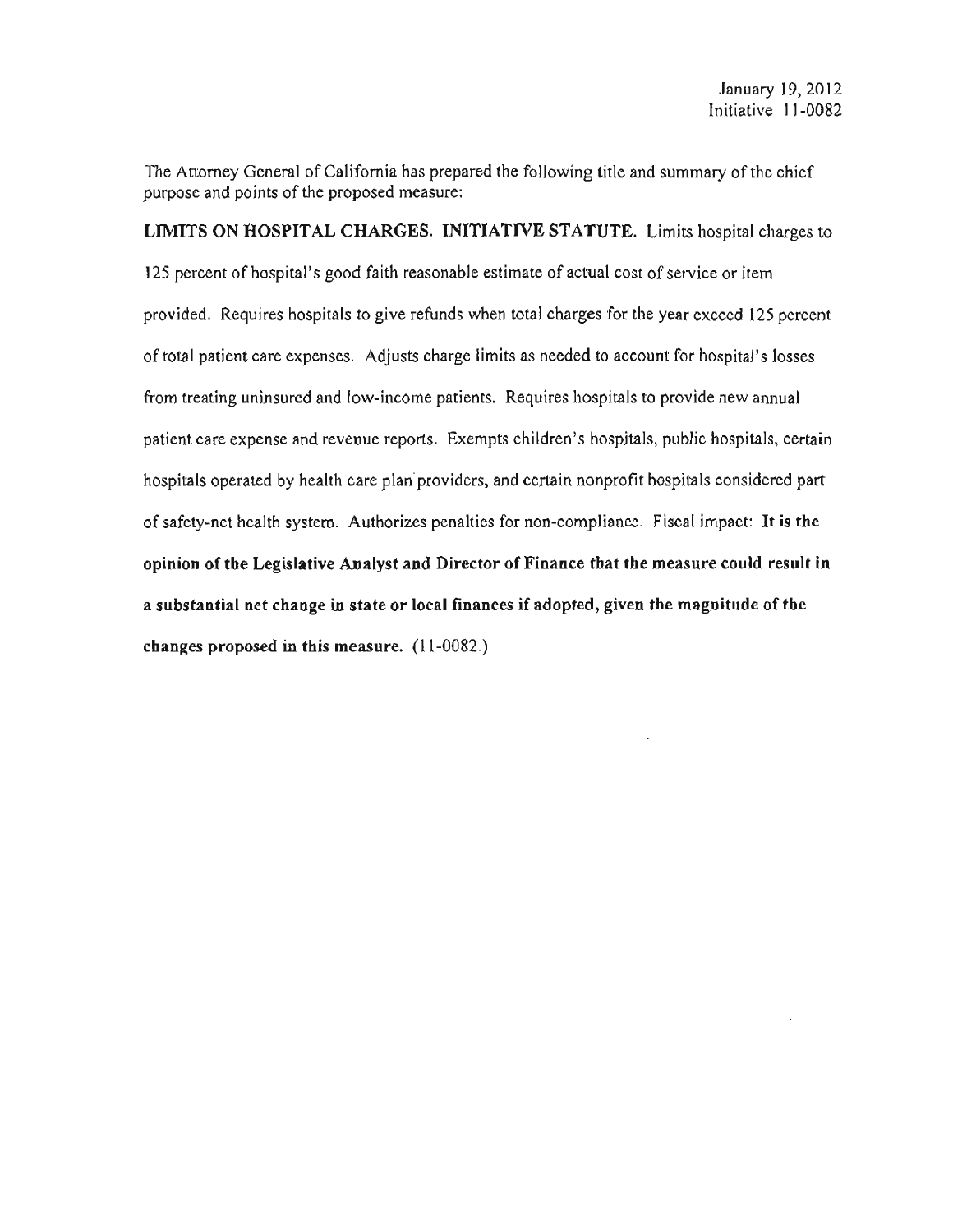November 22, 2011

Honorable Kamala Harris NOV 2 3 2011 Attorney General of California Attn: Initiative Coordinator **INITIATIVE COORDINATOR** Department of Justice AHORNEY GENERAL'S OFFICE 1300 I Street, 17<sup>th</sup> Floor Sacramento, CA 95814

Re: Request for Title and Summary of the Fair Healthcare Pricing Act of 2012

Dear Attorney General Harris:

We hereby request your office prepare a circulating Title and Summary for the enclosed proposed initiative pursuant to Article II, Section 10(d) of the California Constitution.

Please fmd attached the statements required by Elections Code Sections 9001 and 9608, the name and residence address of the proponent and a check for \$200.

If you have any questions, please do not hesitate to contact us.

Sincerely.

Sponent)

bunimi Sands

gnature of Proponent

Tina 'McClain

Please contact Lance Olson with questions.

Lance Olson Olson Hagel & Fishburn LLP 555 Capitol Mall. Suite 1425 Sacramento, CA 95814

(916) 442-2952 [lance@oisonhagel . com](mailto:lance@olsonhagel.com)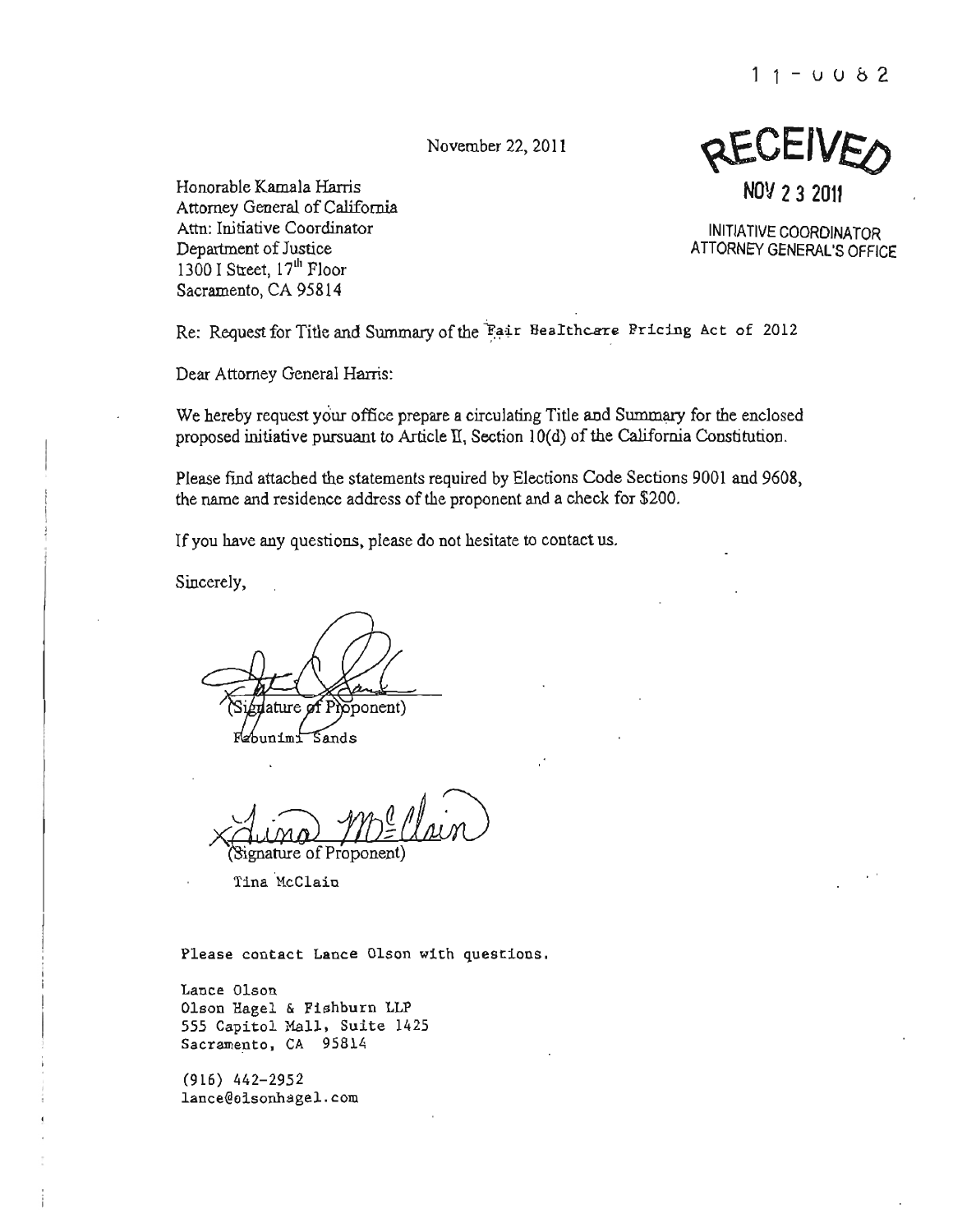This initiative measure is submitted to the people in accordance with the provisions of Article II, Section 8, of the California Constitution.

This initiative measure amends and adds sections to the Health and Safety Code and Corporations Code; therefore, existing provisions proposed to be deleted are printed in strikeout type and new provisions proposed to be added are printed in *italic* type to indicate that they are new.

SEC. 1. Name

This act shall be known as the "Fair Healthcare Pricing Act of 2012."

SEC. 2. Findings and Purpose

This act, adopted by the people of the State of California, makes the following Findings and has the following PUrpose:

A. The People make the following findings:

(1) Access to health care services is ofvital concern to the people of this State.

(2) The State has an interest in ensuring that the people have access to affordable health care services and are not charged excessive rates for the provision of health care services.

(3) Federal data reflect that private hospitals operating in this State, on average, charge patients more than 450 percent of the actual cost of providing health care, and some private hospitals charge more than 1,000 percent of the actual cost of the care provided.

(4) Although federal law generally requires private hospitals to charge all patients the same price for each service or item. insurers and health care service plans often pay far less than the total amount charged. The result is that unreasonably high hospital charges disproportionately affect uninsured and underinsured individuals and families.

(5) Limiting private hospital charges to a maximum of 125 percent of a good faith reasonable estimate of the actual cost to the hospital of providing patient care would protect individuals and families from excessive charges while providing hospitals with reasonable returns on their investments. .

(6) Allowing private hospitals that provide wholly or partially umeimbursed care to uninsured patients and patients in government programs to adjust their charges to account for losses incurred in providing such care is fair and will promote public health and welfare by encouraging private hospitals to provide such care to individuals and families in need.

(7) Existing requirements of law do not adequately deter private hospitals from charging excessively high prices for the health care they provide. Nor do existing requirements of law adequately provide standards for identifying reasonable prices private'hospitais should be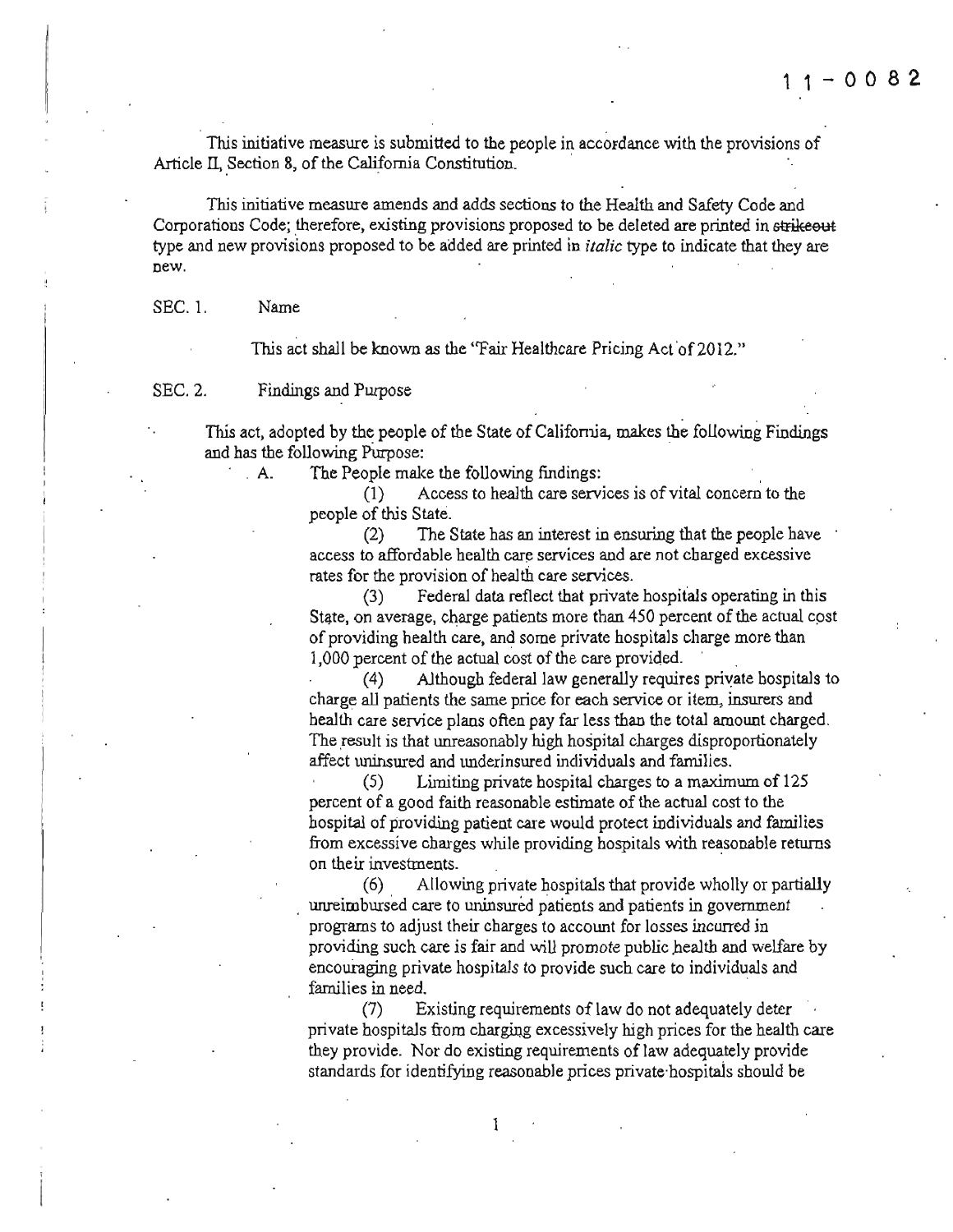permitted to charge.

- B. It is the purpose of this Act to ensure that private hospitals charge patients amounts based on good faith reasonable estimates of the actual costs of providing health care, with appropriate adjustments to encourage private liospitals to provide care to uninsured patients and patients in government programs.
- SEC. 3. Article 11.5 (commencing with Section 1339.611) of Chapter 2 of Division 2 of the Health and Safety Code is added, to read:
	- 1339.611. Definitions. For the purposes of this chapter:
	- (a) *"Actual cost" means the average "reasonable and allowable costs" that a hospital incurs per patient in providing a given service or item appearing on the hospital 's charge description master.*
	- *(b) "Actual qualifying losses" means a hospital's "qualifying expenses" minus the hospital's "qualifying reimbursements."* If*qualifying reimbursements are equal to or greater than qualifying expenses, then actual qualifying losses ore zero.*
	- *(c) "Adjusted maximum charge" means the charge/or a service or item on a hospital 's charge description master on the date the service or item was provided to the patient multiplied by an "adjustment factor" intended to reflect certain* losses experienced by hospitals in providing health care to patients in *government-sponsored programs and self-pay patients. The adjustment/actor for this subdivision shall be equal to the ratio m I c, where "m" is the retrospectively adjusted maximum allowable charges/or all items and services provided in the most recently concluded fiscal year, and "c" is the hospital 's "total charges " in the most recently concluded fiscal year. "m" shall be calculated as the lesser of 2.25e and 1.25e(1* + *q/p), where "e" is the hospital's "total patient care expenses" in the most recently concludedfiscal year; "q" is the hospital's actual qualifying losses in the most recently concludedfiscal year; and* ''p'' *is the hospital's "total private payer patient care expenses" in the most recently concluded fiscal year.*
	- (d) *"Affiliated health care service plan" means a health care service plan license4 under Section 1353 of the Health and Safety Code that in a "health system's" most recently concludedfiscal year was the primary payer for* 75 *percent or more*  of all annual inpatient discharges from hospitals that were part of the health system on the date of the discharge, excluding inpatient discharges where the *primary payer was Medicare, Medi-Cal, or, a County Indigent program (pursuant*  to Section 17000 of the Welfare and Institutions Code), where the patient was a *self-pay patient (as that term is defined in subdivision (f) of Section 127400), or where the care was provided as unreimbursed charity care, as defined by the hospital's written charity care policy adopted pursuant to Section 127405.*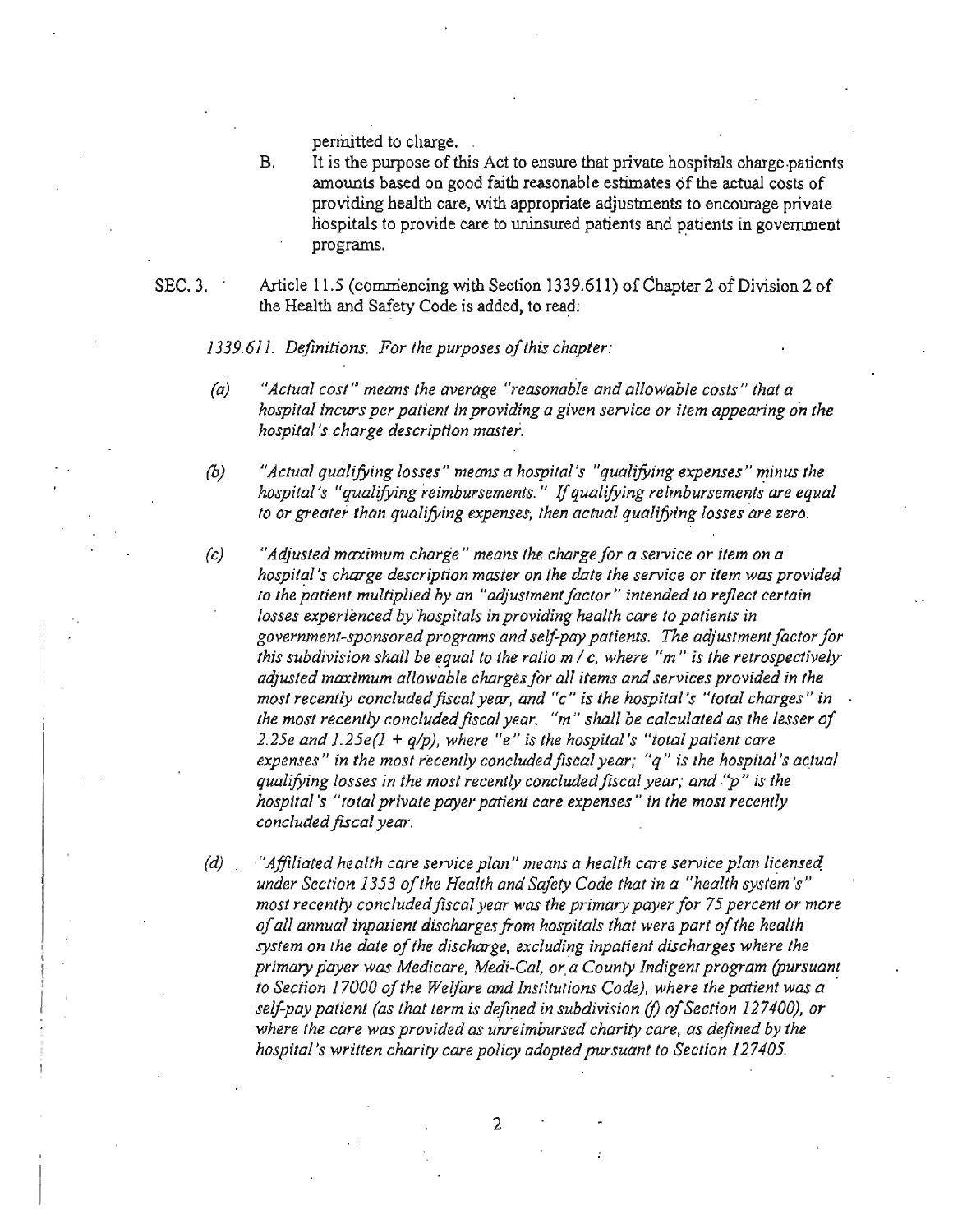- *(e) "Charge" means the gross charges billed bja hospital/or a given service or item on the hospital's charge description master.*
- (j) *"Charge description master" shall have the same meaning as that term is defined in Section 1339.51.*
- *(g) "Health* system'~ *means all hospitals in this State that share the same fiscal year and that satisfy both a/the following requirements:* 
	- *(1)* The hospitals are owned, operated, or substantially controlled by the same *person or persons or other legal entity or entities. including but not limited to by a shared corporate parent.*
	- *(2) The hospitals are jointly, or jointly and severally, liable, through a master indenture or other agreement or agreements, for one or more debt obligatiOns, including but not limited to loans, leases, commercial bonds, municipal bonds, or other debt instruments owed to a third party outside the health system,* if*the debt obligations individually or collectively are*  material to any financial statement of at least one of the hospitals under generally accepted accounting principles for hospitals.

A health system shall not include fewer than three hospitals.

- *(h) "Hospital''' means a hospital licensed under subdivision (a) or* (j) *ofSection* J*250. Hospital does not include children's hospitals, as defined in Section 16996 of the Welfare and Institutions Code, or public hospitals, as defined in paragraph (25) ojsubdivision (a) ojSection 14105.98 ojthe Welfare* and*lnstiiutions Code.*
- *(i) "Individual charge adjustment factor" means a factor,* "F," *that shall be calculated as the lesser oj1.8 and* [I + *(q/p)}, where "q" is the hospital's actual qualifying losses for the most recently concluded fiscal year, and "p" the. hospital's total private payer patient care expenses for Ihe most recently concluded fiscal year.'*

*(j) "Integrated health system" means any health system and affiliated health care*  service plan that satisfy both of the following requirements for the full fiscal year:

- *(1) The affiliated health care serviqe plan and the hospitals that are part of the health system are owned, operated, or substantially controlled by the*  same person or persons or other legal entity or entities, including but not *limited to by a shared corporate parent.*
- *(2)* The affiliated health care service plan is jointly, or jointly and severally, *liable with the health system or any one or more hospital that is part of the* health system, through a master indenture or other agreement or *agreements, for one or more debt obligations, including but not limited to*  loans, leases, commercial bonds, municipal bonds, or other debt instruments owed to a third party outside the health system, if the debt *obligations individually or collectively are material under. generally* accepted accounting principles to any financial statement of the affiliated *health care service plan, the health system, or one or more hospital that is*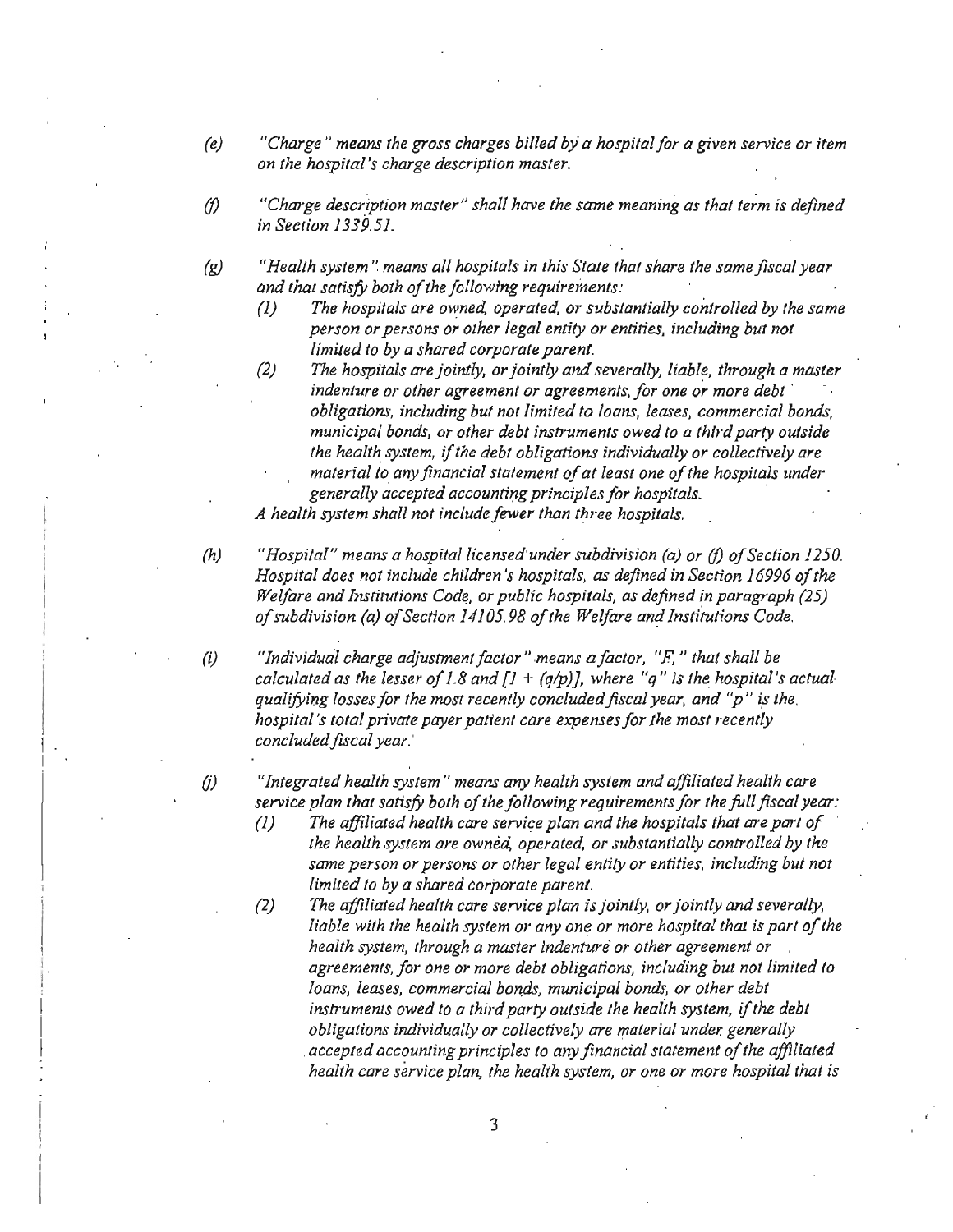#### part of the health system.

- *(k) "Nonprofit hospital" means a hospital that is organized as, or owned and operated by, a nonprofit corporation, as defined in Part* 2 *or* 4 *ofDivision* 2 *0/ Title* 1 *ofthe Corporations Code, or a nonprofit/oreign corporation, as defined in*  Section 5053 of the Corporations Code.
- *(1) "Office" means the Office ofStatewide Health Planning and Development.*
- *(m) "Payer" means any person or other entity that is or was legally required or responsible to make payment with respect to an item or service (or any portion thereof) provided by a hospital to a patient.*
- *(n) "Primary payer ;' means'fhe payer (other than the patient) who is or was legally required or responsible to make payment with respect to an item or service (or . any portion thereof) before any other payer (other than the patient).*
- *(0) "Qualifying expenses" means the sum ofthe follOWing expenses in a hospital's most recently concluded fiscal year:* 
	- *(1) All reasonable and allowable costs incurred by the hospital in prOViding care·to patients where the primary payer is any federal, state, county, city, or other local government program, except the Medicare program;*
	- *(2)* 50 percent of all reasonable and allowable costs incurred by the hospital *in prOViding care to patients where the primary payer is the Medicare program; and*
	- (3) All reasonable and allowable costs incurred by the hospital in providing *care to self-pay patients, as that term is defined in subdivision* (f) *of Section 127400.*
- *(P) "QualifYing reimbursements·" means the sum ofthe following revenues received*  in a hospital's most recently concluded fiscal year:
	- *(1) All revenues received as reimbursements from any payer for care provided to patients where the primary payer is any federal, state, county, city, or*  other local government program, except the Medicare program;
	- *(2) 50 percent ofall revenues. received as reimbursements from any payer for care provided to patients where the primary payer is the Medicare program;*
	- *(3) All revenues received as reimbursements from any payer for care provided' to self-pay patients, as that term is defined in subdivision (f) a/Section 127400; and*
	- *(4) All revenues received as lump sum payments from any federal, state, county, city, or other local government program that are.intended to defray patient care expenses, including but not limited to Medj-Cal Disproportionate Share payments. Quality Assurance Fee revenue, and revenue from California's Distressed Hospital Fund.*

 $\boldsymbol{\Lambda}$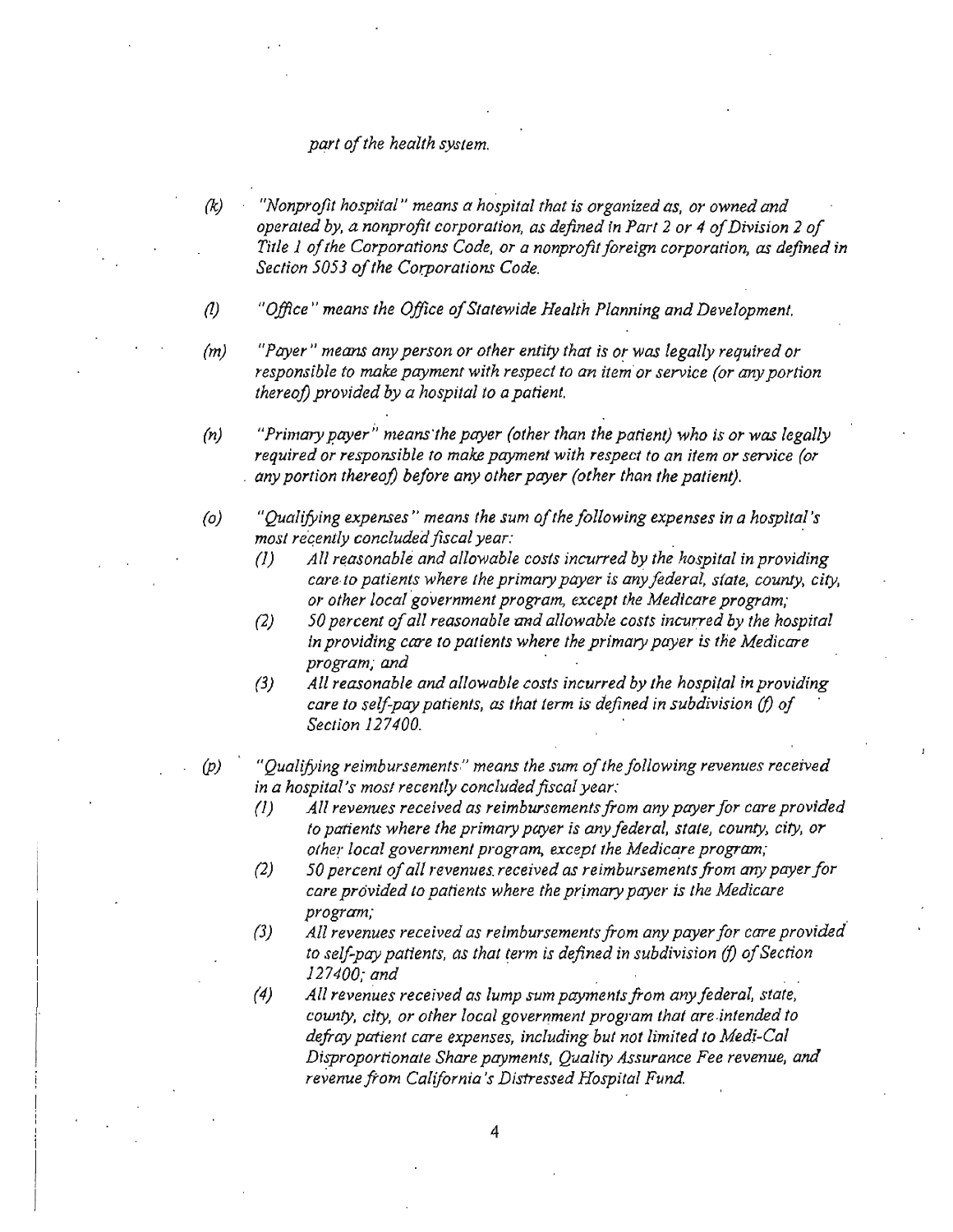- *(q) "Reasonable and allowable costs" shall be determined in accordance with Part 413 (commencing with Section* 413.1) *ofTitle* 42 *ofthe Code ofFederal Regulations . .*
- *(r) "Required refund" means, for each individual service or item provided by a hospital to an individual patient, an amount equal to all revenues 'received by the hospital from any source for providing that individual service or item to the patient minus the adjusted maximum charge for that service or item.* If*the adjusted maximum charge is equal to or greater than all revenues received by the hospital from any source for providing the individual service or item to the individual patient in question, the required refund for that individual service or item shall equal zero. .*
- *(s)* "Revenues received" means all amounts actually received and all accounts *receivable, except that accounts receivable may be discounted in accordance with a goodfaith reasonable estimate ofbad debt. Revenues received shall be calculated in accordance with generally accepted accounting principles for: hospitals.*
- *(t) "Saftty-net health system" means a health system that in its fiscal year concluding*  in 2010, or in any fiscal year thereafter, satisfied each of the following conditions:
	- *(1) All hospitals in the health syslem are nonprofit hospitals.*
	- *(2)* The *hospitals that are part of the health system at the time of the discharge* together provided 10 percent or more of the State's total number of *inpatient discharges from general acute' care licensed beds (as defined in*  regulations adopted pursuant to Section 1250.1 of Article 1 of the Health *and Safety Code/ where the primary payer is Medi-Cal.*
	- *(3)* The hospitals that are part of the health system provided a combined total *of10.0 million dollars or more in charity care, as defined by the hospitals' written charity· care policies adopted pursuant to Section 127405,* . . *measured by actual cost to the" hospital ofproviding the charity care.*
	- *(4) The health system had a Medl-Cal utilization rate of25 percent or greater. For purposes ofthis paragraph, "Medi-Cal utilization rate" means the ratio "Medi-Cal discharges" divided* by *"all discharges;* .. where "all discharges" means the number of total inpatient discharges *from general acute care licensed beds from all hospitals that are part of. the health system at the time ofthe discharge, and* "Medi~Cal *discharges" means the number ofall discharges where Medi-Cal is the primary payer.*

*The data employed to determine whether a health system satisfies the conditions in paragraph* (2). (3), *and* (4) *shall be consistent with dala reported in compliance*  with the Health Data and Advisory Council Consolidation Act (commencing with *Section* 128675) *and any regulations, rules, or guidance issued under that chapter.* 

*(u) "Total charges" means all charges billed to any payer in a hospital's most recently concluded fiscal year.*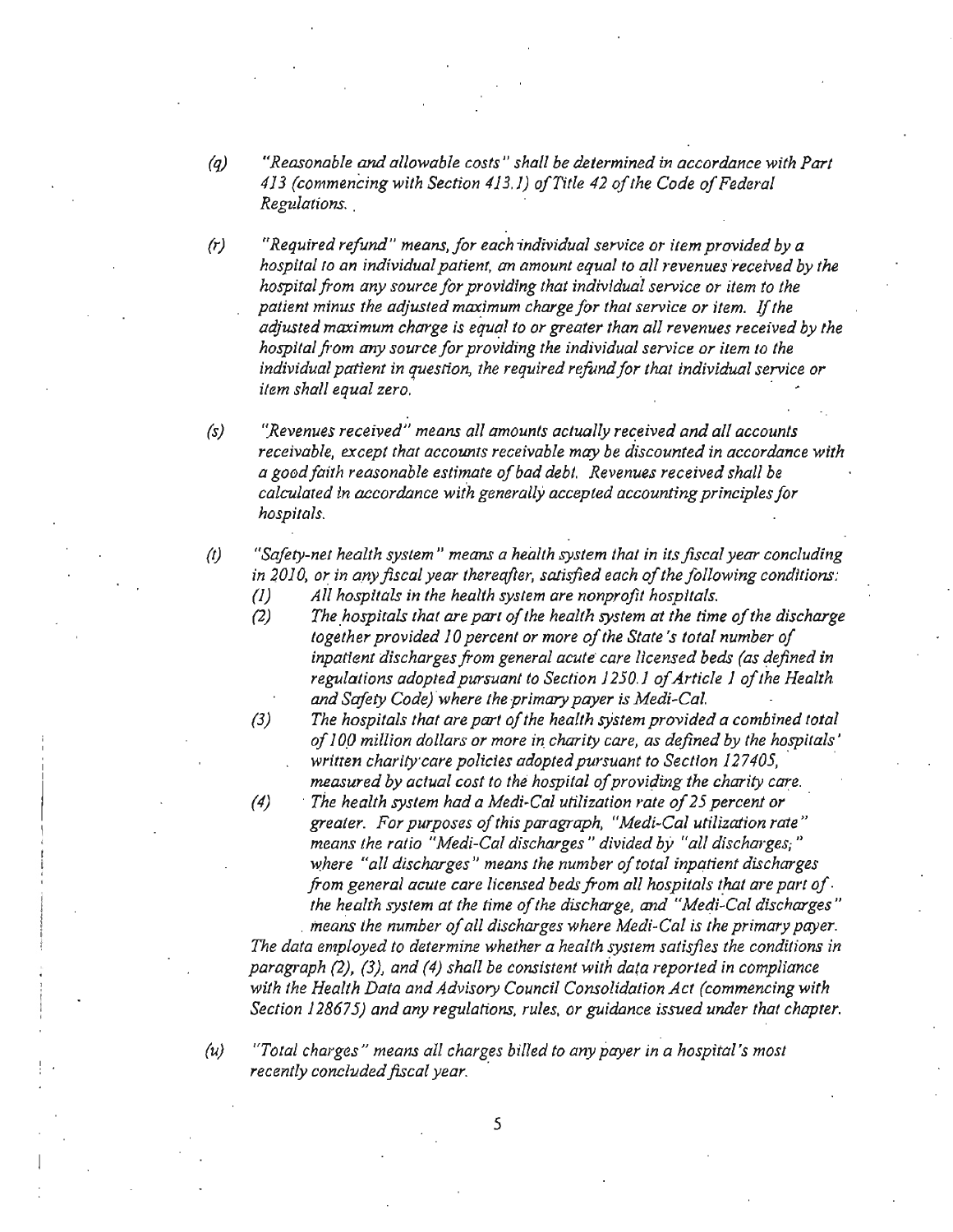- *(v) "Total patient care expenses" means all reasonable and allowable costs incurred bya hospital in providing patient care in the hospital's most recently concluded fiscal year.*
- *(w) "Total private payer patient care expenses" means the sum ofall reasonable and allowable costs incurred by a hospital in its most recently concluded fiscal year 'in providing care to patients where:* 
	- *(1) the primary payer is not anyfederal, state, county, city, or other local government program, including the Medicare program; and*
	- *(2) the patient is not a self-pay patient, as that term is defined in subdivision (f) 0/ Section 127400.* . .
- (x) "Year," unless otherwise indicated, refers to a hospital's fiscal year for *accounting purposes.*

## 1339.612. Limitations on Charges; Required Refund for Overcharging.

- (a) A hospital shall set and maintain charges for individual services and items on its *charge description master based on a good faith reasonable estimate that the* charges will ensure that both of the following requirements are satisfied:
	- *(1) The hospital will not charge any person/or any patient care service or item provided on or after August 1,2014 an amount more than* 125 *percent o/a go04 faith reasonable estimate of the actual cost to the hospital of providing the service or item, adjusted to account/or the hospital's actual qualifying losses in accordance with this section.*
	- *(2) The hospital will not have total charges in any fiscal year ending on or after July 31, 2015, that eXceed* 125 *percent ofthe hospital's total patient care expenses adjusted to account/or the hospital's actual qualifying losses in accordance with this formula: The hospital's total charges shall be less than or equal to 125eF /*  100, where "e" means the total patient care expenses in the fiscal year, and "F" *is the individual charge adjustment factor .*
- *. (b) On or after August 1,2014, a hospital shall not charge any person for any patient care service or item an amount more than* 125 *percent 0/a good/aith reasonable*  estimate of the actual cost to the hospital of providing the service or item multiplied by the hospital's individual charge adjustment factor.
- *(c) Any hospital that* has *total charges in any fiscal year ending on or after July 31,*  2015, that exceed 125 percent of the hospital's total patient care expenses, adjusted *in accordance with the formula set forth in paragraph (2) of subdivision (a) of this section, shall have engaged in overcharging and shall, within 180 days a/the end 0/ the fiscal year, pay for each individual patient care service or item provided to each individual patient in the fiscal year the required refund defined in subdivision (r) of* Section 1339.611. *If one payer was charged by the hospital for the provision of a given service or item to an individual patient, the hospital shall pay the full required*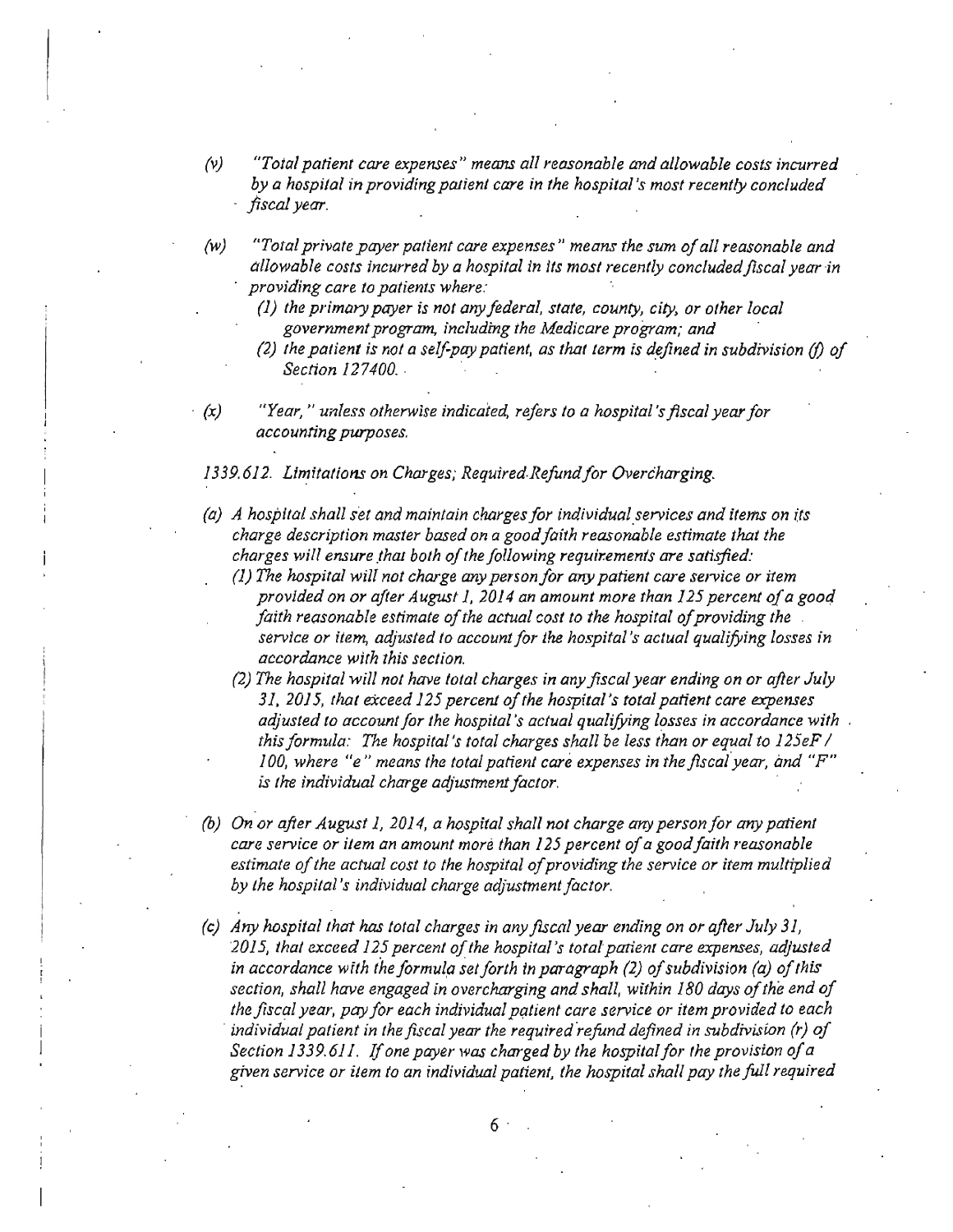refund to that payer. If more than one payer was charged for the service or item, the *hospital shall divide and distribute the total required refund as appropriate among the payers.* 

- (d) A hospital shall attest to the following statement on all billing statements made to *patients anipayers on or after August* 1, *2014: "The charges appearing on this hospital bill do not exceed* 125% *o/a goodfaith reasonable estimate o/the actual*  cost of providing the healthcare services and items identified, adjusted in accordance with the California Fair Healthcare Pricing Act of 2012."
- *(e) A hospital shall not charge any payer/or any patient care service or item any amount other than the charge for that service or item set forth in the hospital's charge description master.*
- *(f) For purposes ofsatisfying.subdivisions (a), (b), and (c), a hospital may not change its existing fiscal year unless the hospital changes its ownership or corporate structure as a result 0/a sale or merger. .*
- (g) If*a hospital proves in any court action that application ofsubdivision (a), (b), or (e)*  to the hospital will, in any particular fiscal year, violate due process or effect a *taking of private property requiring just compensation under the Constitution of this .State or the Constitution afthe United States, the subdivision or subdivisions at issue shall apply to the hospital, except that as to the fiscal year in question the number "125" whenever it appears in the subdivision or subdivisions at issue shalI be replaced by the lowest possible whole number such that application of the subdivision or subdivisions to the hospital will not violate due process or effect a*  taking of private property requiring just compensation. In any civil action, the *burden shalI be ·on the hospital to propose a replacement number and to prove that replacing* "125" *with any whole number lower than the proposed replacement number would, for the fzscal year in question, violate due process or effect a taking of private property requiringjust compensation.*
- *The requiremepts ofthis section shall not apply to a hospital that is part ofan*  integrated health system or a hospital that is part of a safety-net health system.

1339.613. Reporting; Public Availability of Charge Setting Methodology.

*(a)*  . *Within 210 days ofthe end ofa hospila['sfiscal year ending on or after January 1, 2015, a hospital shall report the following information to the department:* 

- *(1) Total patient care expenses;*
- (2) . *Total private payer patient care expenses;*
- *(3) Actual qualifying losses:*
- *(4) Qualifying expenses:*
- *(5) Reasonable and allowable costs in each ofthe categories set forth* in *paragraphs* (1), (2), *and* (3) *o/subdivision (0) o/Section 1339.611:*
- *(6) Qu.alifying reimbursements;*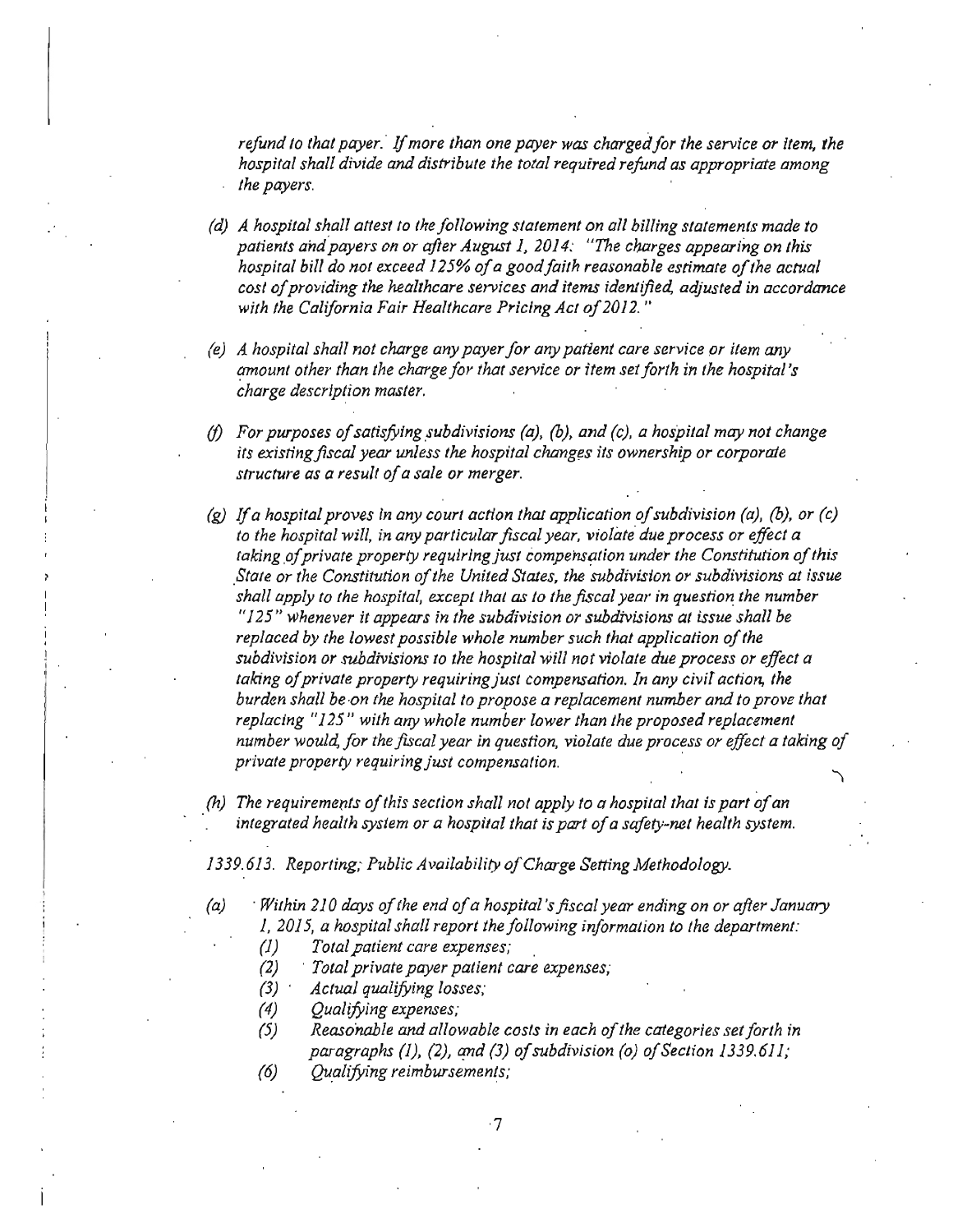- *(7) Revenues received* in *each ofthe categories. reflected in paragraphs (1),*  (2). (3). *and* (4) *o/subdivision* IP) *o/Section 1339.611;*
- *(8) Total charges; and .*
- *(9) Any refund made pursuant to subdivision (c) ofSection* 1339.612.
- *(b) The department shall make the information provided pursuant to subdivision (a) available to the public upon request.*
- (c) The department may assess a reasonable fee on hospitals to cover any costs *associated with processing the reports required by subdivision (a) or providing*  written notifications to hospitals pursuant to subdivision (c) of Section 1339.614.
- *(d) A hospital shall provide to any person within 10 business days after a request*  made on or after August 1, 2014, a complete description of the methodology it *uses to set charges* on *its charge description master, including a complete*  description of the methodology it uses to ensure that it complies with Section 1339.612.
- *(e) The requirements a/this section shall not apply to a hospital that is part ofan*  integrated health system or a hospital that is part of a safety-net health system.

*1339.614. Violation; Penalties.* 

- (a) Compliance with this article shall be a condition of licensure under this chapter.
- *(Q) The department may assess a civil penalty against a hospital that issues' a billing statement that fails to comply with subdivision (d) of Section 1339.612. The penalty may not exceed \$500 for each noncompliant billing statement issued by the hospital, and combined penalties may not exceed a total 0/\$5,000 for billing statements related to the same service or item provided to an individual patient.*
- *(c)* The department may assess a civil penalty against a hospital that fails to make a report of information that complies with the requirements in subdivision (a) of Section 1339.613 and any regulations promulgated pursuant to this article. The *penalty may not exceed* \$1, *000 for each day a compliant report is delinquent after the date on which the report is due, up to a maximum 0/\$100,0'00. No penalty may be assessed against a hospital under this section until 10 business days have elapsed*  after written notification to the hospital of its failure to file a compliant report, and no *penalty may be assessed* if*the hospitalfiles the required report within those 10 business days.*
- *(d) The department may assess a civil penalty against a hospital that fails to comply WIth a request made by any person for information that the hospital must provide pursuant to subdivision (dJ ofSection* 1339.613. *.The penalty may not exceed \$1,000for each day that the hospital fails to provide the required information, up to a maximum of*   $$100,000$ . No penalty may be assessed against a hospital under this subdivision until

8 .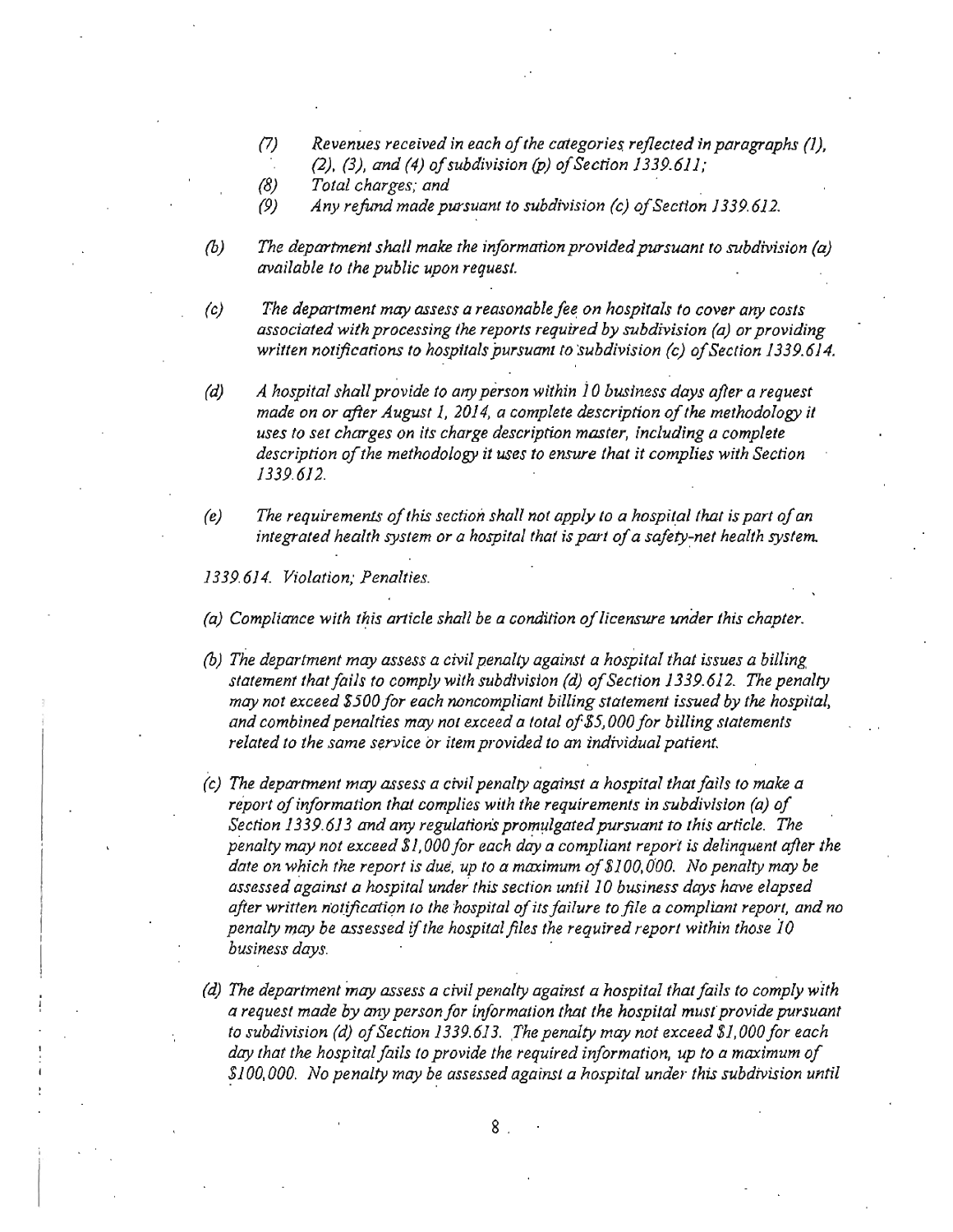*10 business days have elapsed after written request to the hospital by any person*  requesting information described in subdivision (d) of Section 1339.613, and no *penalty'may be assessed* if*the hospital provides the required information to the requesting person within those 10 business days.* 

*fe) Penalties assessed under this section shall be due within 10 business days oftheir assessment, unless within those 10 business days the hospital petitions the department*  for reconsideration of the assessment, in which case no penalty shall be due under *this section until after the department reviews and acts on the petition..* 

- *(1) The department shall promulgate regulations governing the review, acceptance, and denial ofpetitions filed pursuant to this subdivision.*
- *(2) 'The department may assess a reasonable fee on petitioning hospitals to cover*  any costs associated with processing a petition made pursuant to this *subdivision.*

*1339.615. Enforcement; Rights and Remedies.* 

*(a) In addition to any other enforcement actions' available under the law, and notwithstanding any other provision oflaw, the department or the Attorney General may bring or intervene in a civil action for a violation 0/this article for damages suffered by patients or other payers, individually or as a class; other damages; civil penalties as provided in Section* 1339.614; *and appropriate equitable relief* 

*(b) The rights and remedies provided for in this chapter shall not limit, affect, change, or* repeal any statutory or common-law rights or remedies.

1339.616. The department may adopt regulations implementing this article.

*1339.617. This- article shall remain.in effect ,only until January* 27, *2021, and as ofthat*  date is repealed, unless a later enacted statute, which is enacted before January 27, 2021, *deletes or extends that date.* 

SEC. 4. Section 9230 of the Corporations Code is amended to read:

9230. (a) Except as the Attorney General is empowered to act in the enforcemerit of the criminal laws of this state. and except as the Attorney General is expressly empowered by subdivisions (b). (c), and (d). *and Article* 11.5 *(commencing with Section 1339.611) a/Chapter 2 o/Division* 2 *ofthe Health and Safety Code,* the Attorney General shall have no powers with respect to any corporation incorporated or classified as a religious corporation under or pursuant to this code. .

(b) The Attorney General shall have authority to institute an action or proceeding under Section 803 of the Code of Civil Procedure, to obtain judicial determination that a corporation is not properly qualified or classified as a religious corporation under the provisions ofthis part.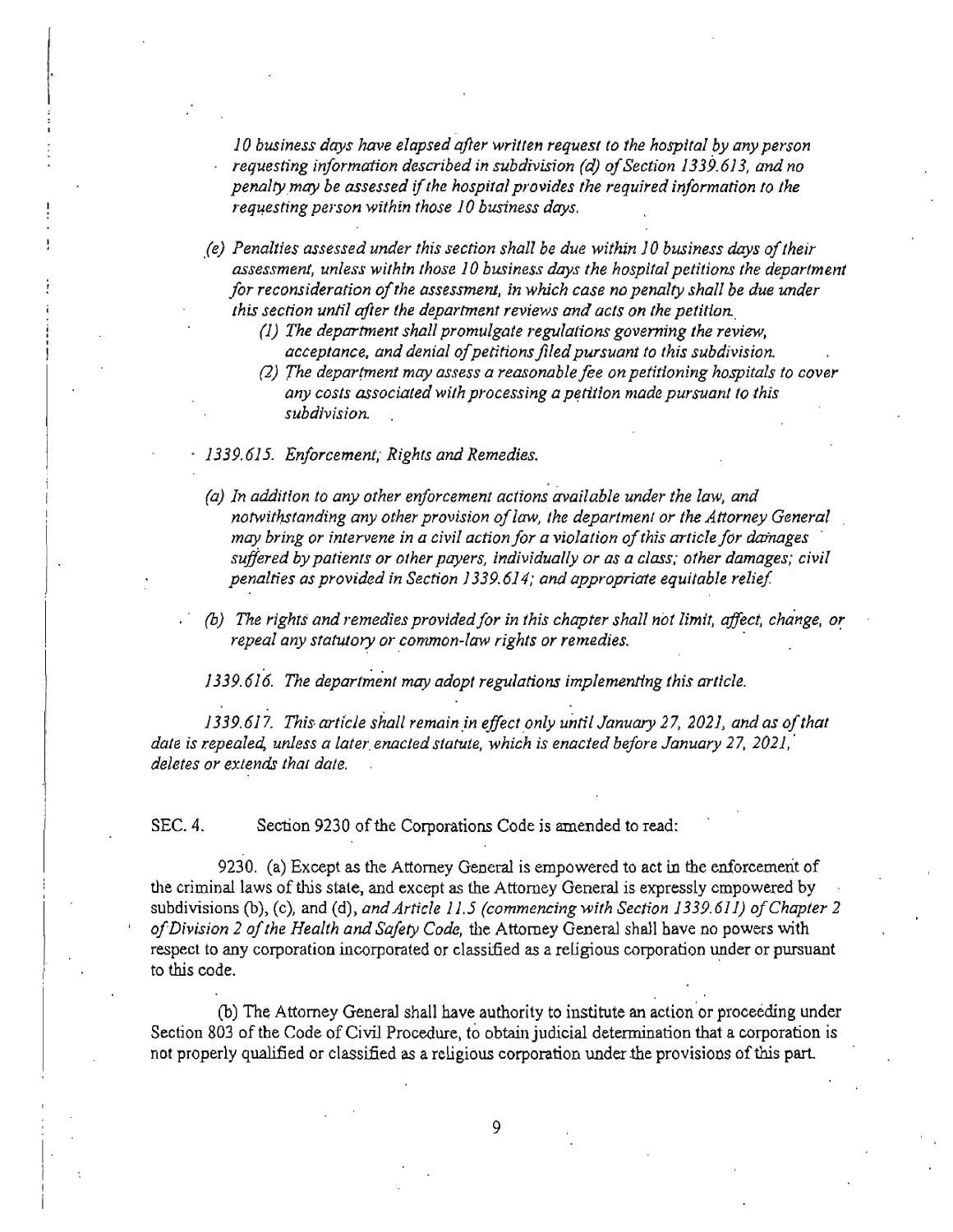(c) The Attorney General shall have the authority (I) expressly granted with respect to . any subject or matter covered by Sections 9660 to 9690. inclusive; (2) to initiate criminal procedures to prosecute violations of the criminal Jaws, and upon conviction seek restitution as punishment; and (3) to represent as legal counsel any other agency or department of the State of California expressly empowered to act with respect to the status of religious corporations, or expressly empowered to regulate activities in which religious corporations, as well as other entities, may engage.

(d) Where property has been solicited and received from the general public, based on a representation that it would be used for a 'specific charitable purpose other than general support of the corporation's activities, and has been used in a manner contrary to that specific charitable purpose for which the property was solicited, the Attorney General may institute an action to enforce the specific charitable purpose for which the property was solicited; provided (1) that before bringing such action the Attorney General shall notify the corporation that an action will be brought unless the corporation takes immediate steps to correct the improper diversion of funds, and (2) that in the event it becomes impractical or impossible for the corporation to devote the property to the specified charitable purppse, or that the directors or members of the corporation in good faith expressly conclude and record in writing that the stated purpose for . which the property was contributed is no longer in accord with the policies of the corporation, hen the directors or members of the corporation may approve or ratify in good faith the use of such property for the general purposes of the corporation rather than for the specific purpose for which it was contributed.

As used in this section, "solicited from the general public" means solicitatioris directed to the general public, or to any individual or group of individuals who are not directly affiliated with the soliciting organization and includes, but is not limited to, instances where property has been solicited on an individual basis, such as door to door, direct mail, face to face, or similar. solicitations, as well as solicitations on a more general level to the general public, or a portion thereof, such as through the media, including newspapers, television, radio, or similar solicitations. .

(e) Nothing in this section shall be construed to affect any individual rights of action which were accorded under law in existence prior to the enactment of Chapter 1324 of the Statutes of 1980.

As used in this section, "individual rights ofaction" include only rights enforceable by private individuals and do not include any right of action of a public officer in an official capacity regardless of whether the officer brings the action on behalf of a private individual.

(f) Nothing in this section shall be construed to require express statutory authorization by the California Legislature of any otherwise lawful and duly authorized action by any agency of local government.

#### SEC. 5. Amendment

. Pursuant to subdivision (c) of Section lO of Article II of the California Constitution, this act may be amended either by a subsequent measure submitted to a vote of the people at a statewide election; or by statute validly passed by the Legislature and signed by the Governor,